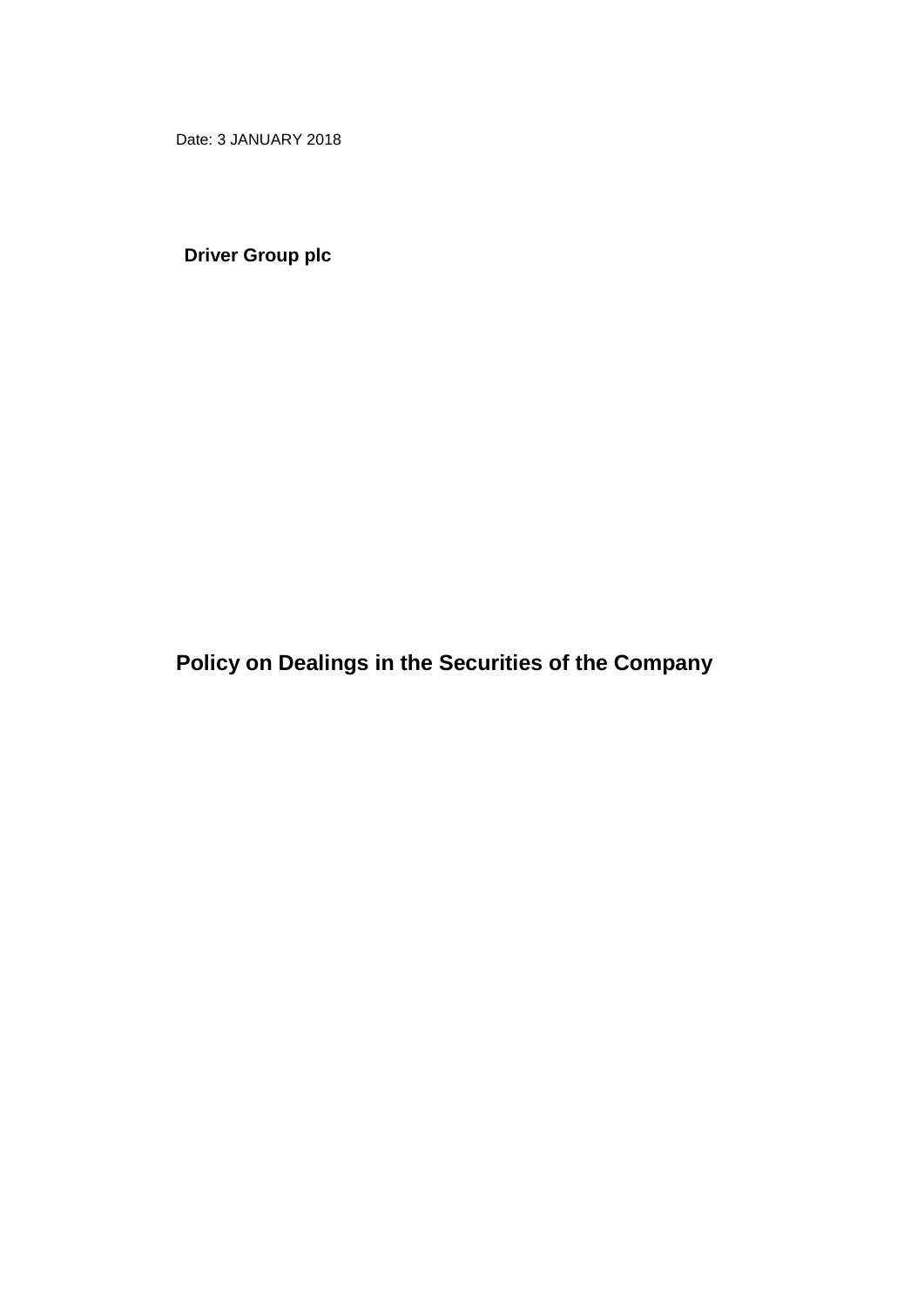## **Contents**

| No.                                                                                                         | <b>Heading</b>                                  | Page                    |  |
|-------------------------------------------------------------------------------------------------------------|-------------------------------------------------|-------------------------|--|
| 1.                                                                                                          | <b>Introduction</b>                             | 1                       |  |
| 2.                                                                                                          | <b>Definitions</b>                              | 1                       |  |
| 3.                                                                                                          | <b>Restrictions on Dealings by PDMRs</b>        | 4                       |  |
| 4.                                                                                                          | <b>Clearance to Deal</b>                        | 4                       |  |
| 5.                                                                                                          | <b>Dealings Permitted During a Close Period</b> | 5                       |  |
| 6.                                                                                                          | <b>Dealings by Persons Closely Associated</b>   | $\overline{7}$          |  |
| 7.                                                                                                          | <b>Notification of Transactions</b>             | $\overline{\mathbf{r}}$ |  |
| 8.                                                                                                          | <b>Breach of the Policy</b>                     | $\overline{\mathbf{r}}$ |  |
| <b>Schedule 1</b>                                                                                           |                                                 |                         |  |
| Summary of the provisions of the Criminal Justice Act 1993 and the Market<br>Abuse Regulation (596/2014/EU) |                                                 |                         |  |
| <b>Schedule 2</b>                                                                                           |                                                 |                         |  |
| Application to Deal Request Form                                                                            |                                                 |                         |  |
| <b>Schedule 3</b>                                                                                           |                                                 |                         |  |
| Acknowledgement and Response                                                                                |                                                 |                         |  |
| <b>Schedule 4</b>                                                                                           |                                                 |                         |  |
| Notification of Dealings in the Securities                                                                  |                                                 |                         |  |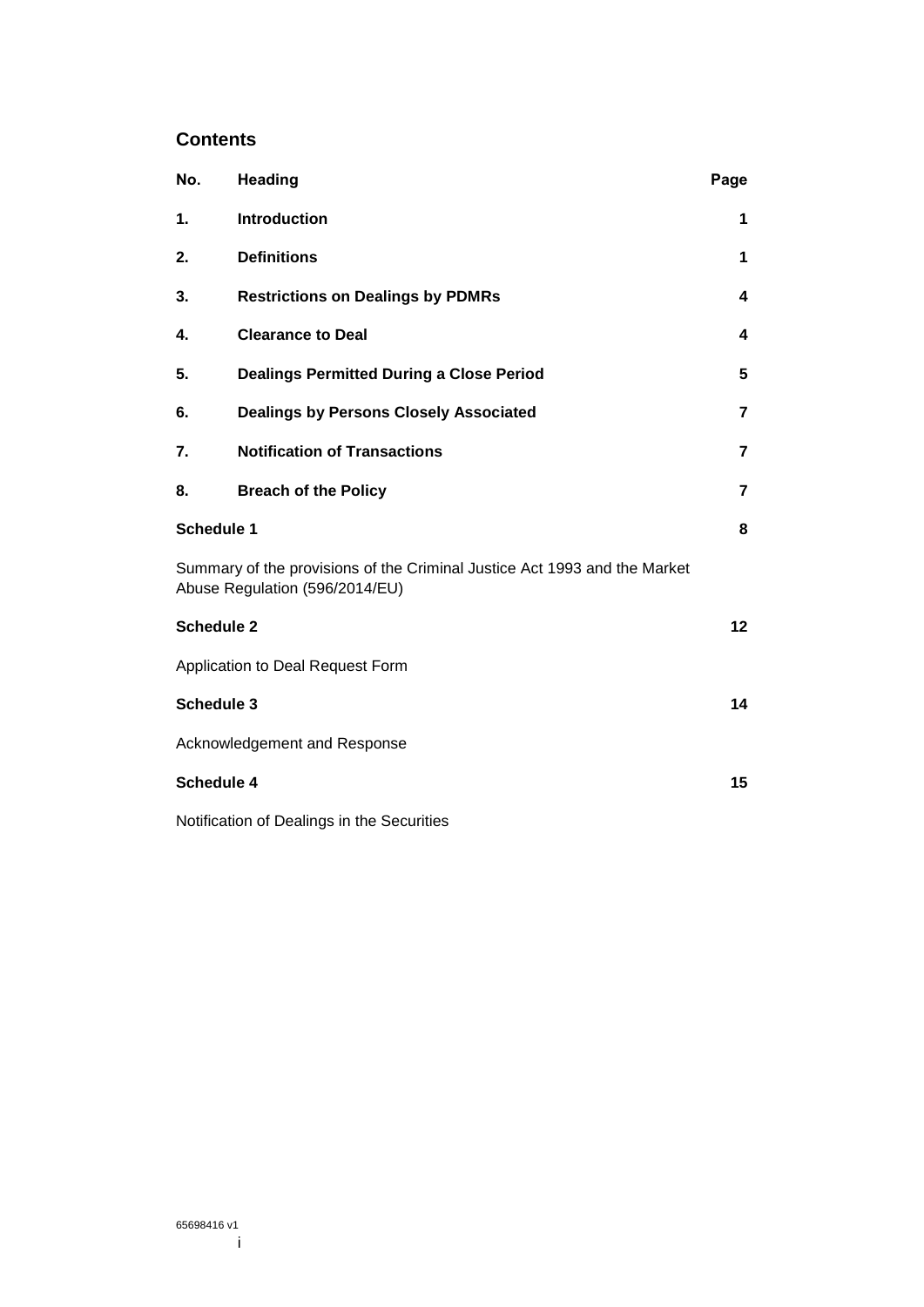#### **Driver Group plc (the "Company")**

#### **Policy on Dealings in Securities (the "Policy")**

#### **1. Introduction**

Pursuant to Rule 21 of the AIM Rules for Companies, the Company must have in place a reasonable and effective dealing policy setting out the requirements and procedures for dealings in the Company's securities.

AIM Rule 21 sets out the minimum provisions which the dealing policy must contain as regards directors of the Company and PDMR's as defined in the "Definitions" section below.

This Policy applies to PDMR's (as defined in the "Definitions" section below) and Non PDMR's (as defined in the "Definitions" section below) to the extent specified in the Policy.

In addition to the restrictions set out in this Policy that apply to you as a PDMR or Non PDMR (as applicable), you must understand that your freedom to deal in securities (including in particular, the Company's securities) is restricted in a number of other ways - by English law (for example, the insider dealing provisions of the Criminal Justice Act 1993 ("**CJA**")) and by European law by virtue of the implementation of the Market Abuse Regulation (596/2014/EU) ("**MAR).** A brief summary of the provisions of the CJA and MAR are set out in Schedule 1 to this Policy.

#### **2. Definitions**

In this Policy the following definitions apply unless the context requires otherwise:

"**AIM**" means the market of that name operated by London Stock Exchange plc;

"**AIM Rules**" means the AIM Rules for Companies published by London Stock Exchange plc;

"**Board**" means the board of directors of the Company from time to time;

"**Business Day**" means any day upon which the Exchange is open for business and any reference to "Business Days" shall be to clear business days;

"**Close Period**" means the period of 30 calendar days preceding the announcement of the Company's interim financial report or the preliminary announcement of the Company's annual results (or, where no such announcement is released, up to the publication of the financial report);

"**Company**" means Driver Group plc;

"**Dealing**", "**Deal**" or "**Dealt**" means any change whatsoever to the Holding of Securities in which the holder is a PDMR or Non PDMR or a Person Closely Associated to that PDMR or Non PDMR including:

- (a) acquisition, disposal, short sale, subscription or exchange;
- (b) acceptance or exercise of a stock option, including of a stock option granted to managers or employees as part of their remuneration package, and the disposal of shares stemming from the exercise of a stock option;
- (c) entering into or exercise of equity swaps;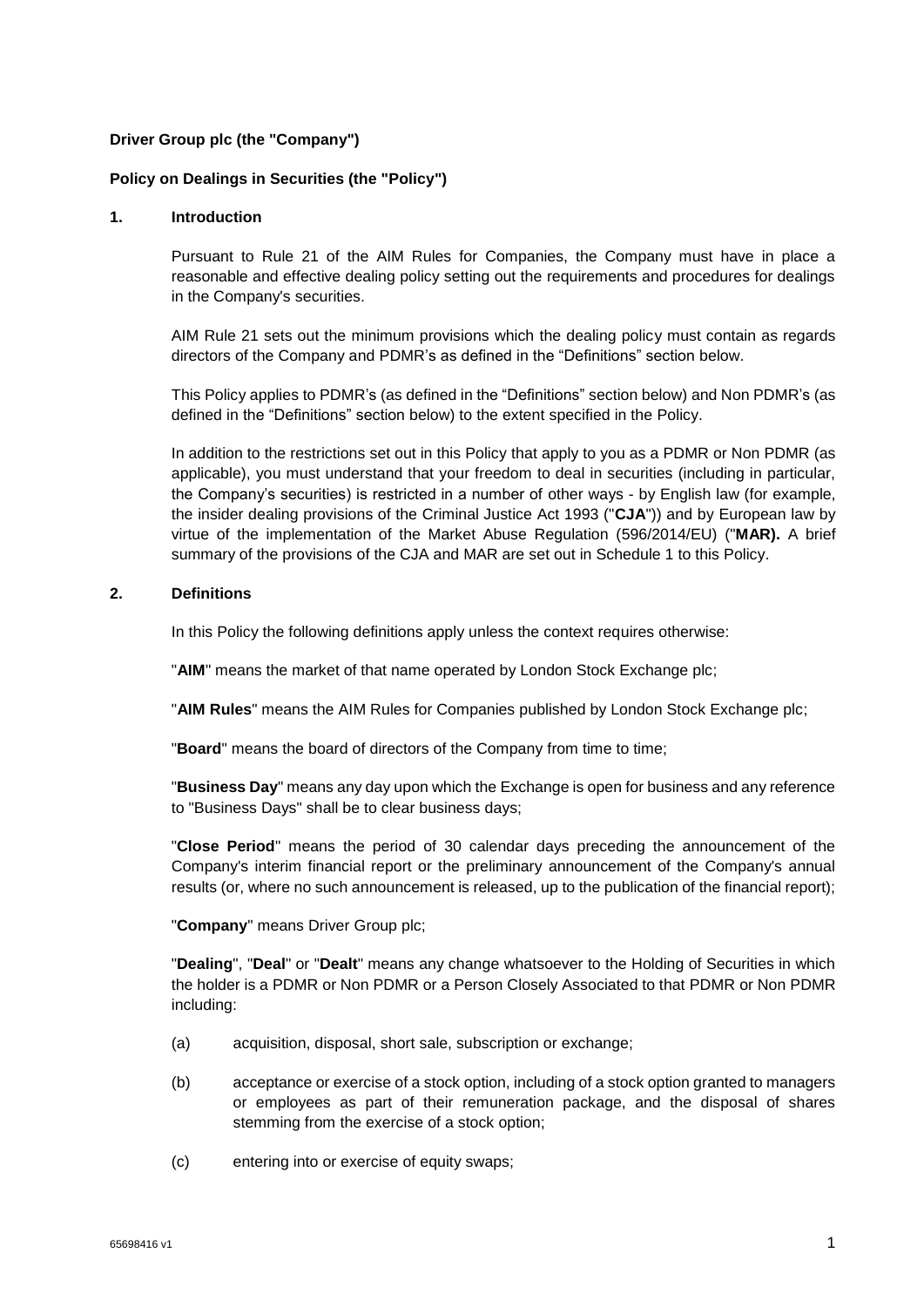- (d) transactions in or related to derivatives, including cash-settled transactions;
- (e) entering into a contract for difference on a financial instrument of the Company;
- (f) acquisition, disposal or exercise of rights, including put and call options, and warrants;
- (g) subscription to a capital increase or debt instrument issuance;
- (h) transactions in derivatives and financial instruments linked to a debt instrument of the Company, including credit default swaps;
- (i) conditional transactions upon the occurrence of the conditions and actual execution of the transactions;
- (j) automatic or non-automatic conversion of a financial instrument into another financial instrument, including the exchange of convertible bonds to shares;
- (k) gifts and donations made or received, and inheritance received;
- (l) transactions executed in index-related products, baskets and derivatives, insofar as required by Article 19 of MAR;
- (m) transactions executed in shares or units of investment funds, including alternative investment funds ("**AIFs**") referred to in Article 1 of Directive 2011/61/EU of the European Parliament and of the Council ("**AIFMD**"), insofar as required by Article 19 of MAR;
- (n) transactions executed by a manager of an AIF in which the PDMR or Non PDMR or Person Closely Associated with such a person has invested, insofar as required by Article 19 of MAR;
- (o) transactions executed by a third party under an individual portfolio or asset management mandate on behalf or for the benefit of a PDMR or a Person Closely Associated with such a person;
- (p) borrowing or lending of shares or debt instruments of the Company or derivatives or other financial instruments linked thereto;
- (q) pledging or lending of Securities in the Company by or on behalf of a PDMR or a Person Closely Associated. A pledge, or a similar security interest, of Securities in the Company in connection with the depositing of the Securities in a custody account does not need to be notified, unless and until such time that such pledge or other security interest is designated to secure a specific credit facility;
- (r) transactions undertaken by PDMRs or Non PDMRs or executing transactions or by another person on behalf of a PDMR or Non PDMR or a Person Closely Associated with such a person, including where discretion is exercised;
- (s) transactions made under a life insurance policy, defined in accordance with Directive 2009/138/EC of the European Parliament and of the Council ("Solvency II"), where:
	- (i) the policyholder is a PDMR or Non PDMR or a Person Closely Associated with them;
	- (ii) the investment risk is borne by the policyholder, and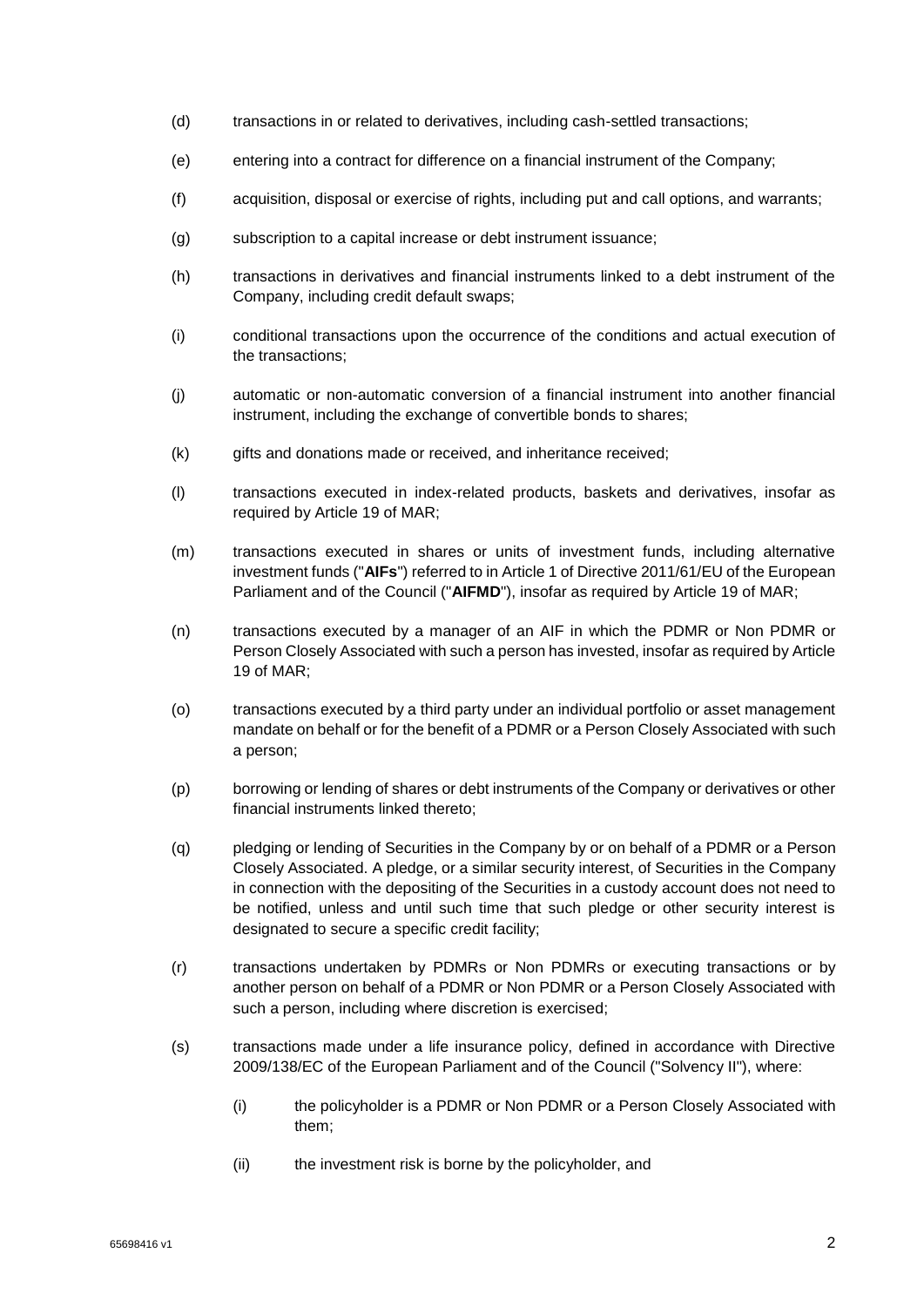(iii) the policyholder has the power or discretion to make investment decisions regarding specific instruments in that life insurance policy or to execute transactions regarding specific instruments for that life insurance policy;

"**Designated Director**" means a person appointed pursuant to paragraph 4.8 of the Policy;

"**Exchange**" means London Stock Exchange plc;

"**FCA**" means the Financial Conduct Authority;

"**Holding**" means any legal or beneficial interest, whether direct or indirect, in Securities;

"**Inside Information**" means information of a precise nature, which has not been made public, relating, directly or indirectly, to the Securities, and which, if it were made public, would be likely to have a significant effect on the price of those Securities.

For the purposes of the above definition, information shall be deemed to be of a precise nature if it indicates a set of circumstances which exists or which may reasonably be expected to come into existence, or an event which has occurred or which may reasonably be expected to occur, where it is specific enough to enable a conclusion to be drawn as to the possible effect of that set of circumstances or event on the prices of the Securities. In this respect in the case of a protracted process that is intended to bring about, or that results in, particular circumstances or a particular event, those future circumstances or that future event, and also the intermediate steps of that process which are connected with bringing about or resulting in those future circumstances or that future event, may be deemed to be precise information.

**"Non PDMR"** means an employee or consultant of the Company, its subsidiaries or any of its associated companies but who is not a PDMR.

"**Officer of the Company**" means a person who acts as an officer of the Company whether or not officially;

"**Person Closely Associated"** means a person closely associated to a PDMR or Non PDMR (as applicable) being:

- (a) a spouse or a partner considered to be equivalent to a spouse in accordance with national law;
- (b) a dependent child, in accordance with national law;
- (c) a relative who has shared the same household for at least one year on the date of the transaction concerned; or
- (d) a legal person, trust or partnership, the managerial responsibilities of which are discharged by a PDMR or Non PDMR (as applicable) or by a person referred to in point (a), (b) or (c), which is directly or indirectly controlled by such a person, which is set up for the benefit of such a person, or the economic interests of which are substantially equivalent to those of such a person;

"**PDMR**" means a person within the Company who is:

- (a) a member of the administrative, management or supervisory body of the Company;
- (b) an Officer of the Company;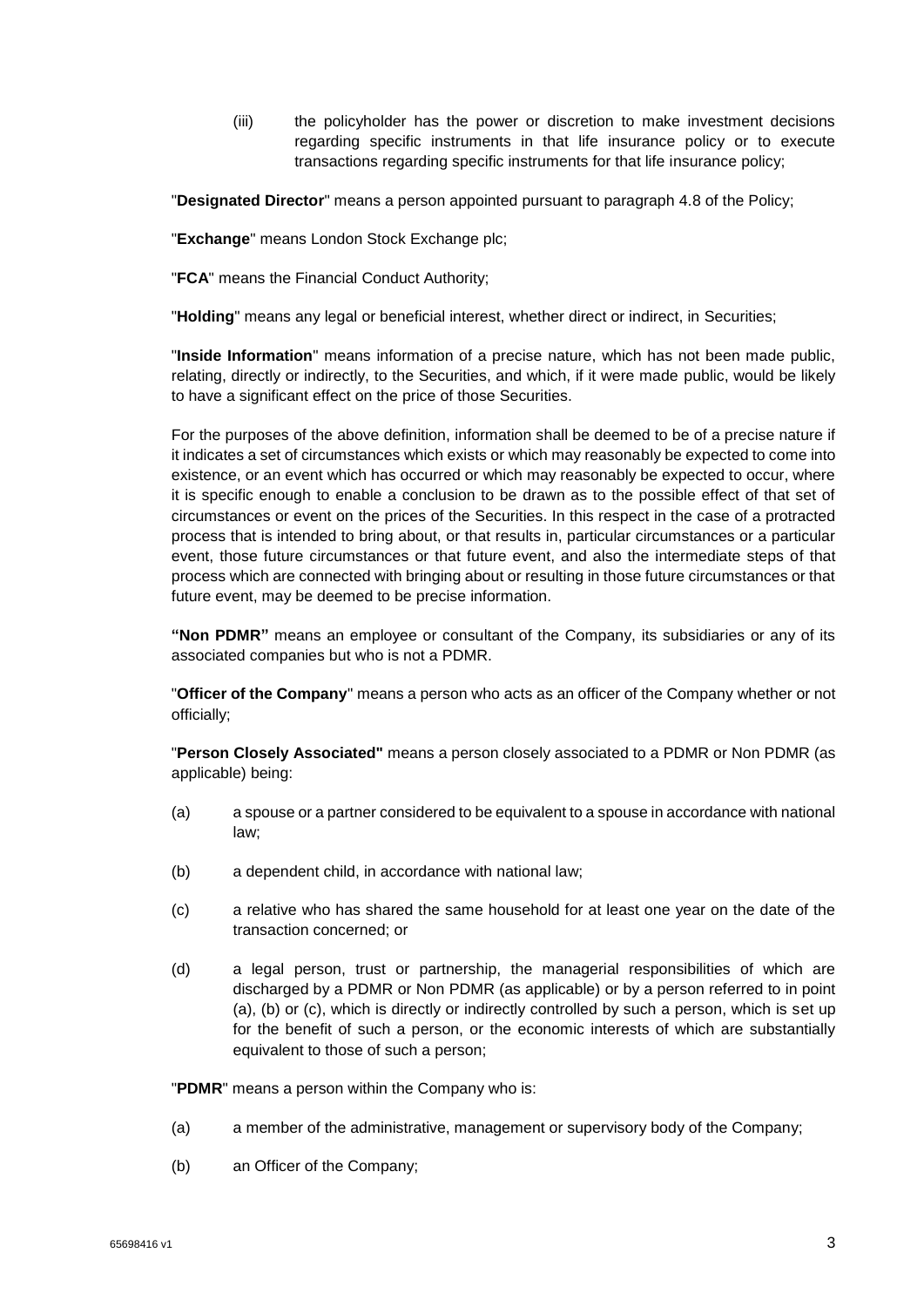(c) a senior executive who is not a person referred to in points (a) or (b) above, who has regular access to Inside Information relating directly or indirectly to the Company and power to take managerial decisions affecting the future developments and business prospects of the Company; and

"**Securities**" means any publicly traded or quoted securities of the Company or any member of its group, any securities that are convertible into such securities or any derivatives or other financial instruments linked to any of them.

#### **3. Restrictions on Dealings**

- 3.1 A PDMR must not Deal, and must procure that Persons Closely Associated do not Deal, in any Securities at any time without first notifying the Designated Director and receiving clearance to Deal from him or her.
- 3.2 A Non PDMR must not Deal, and must procure that Persons Closely Associated do not Deal, in any Securities during a Close Period without first notifying the Designated Director and receiving clearance to Deal from him or her.
- 3.3 Under MAR, a PDMR nor a Non PDMR may not Deal in any Securities, on his or her own account or for the account of a third party, directly or indirectly, during:
	- (a) a Close Period (except in certain limited circumstances listed in paragraph 5); or
	- (b) at any time when he or she is in possession of Inside Information; or
	- (c) otherwise where a clearance to Deal is required under paragraph 4.1 or 4.2 of this Policy and has not been given.
- 3.4 Paragraph 2.4 of Schedule 1 to this Policy contains non-exhaustive guidance on the type of information which is usually to be regarded as Inside Information.

#### **4. Clearance to Deal**

- 4.1 A PDMR must not Deal, and must procure that Persons Closely Associated do not Deal, in any Securities at any time without first notifying the Designated Director and receiving clearance to Deal from him or her.
- 4.2 A Non PDMR must not Deal, and must procure that Persons Closely Associated do not Deal, in any Securities during a Close Period without first notifying the Designated Director and receiving clearance to Deal from him or her.
- 4.3 The form of the application to Deal is set out in Schedule 2 and should be used for the purpose of receiving clearance to Deal.
- 4.4 A response to a request for clearance to Deal must be given to the relevant PDMR or Non PDMR in the form set out in Schedule 2 within five Business Days of the request being made. The form of such response is set out at Schedule 3.
- 4.5 The Company must maintain a record of the response to any Dealing request made by a PDMR or Non PDMR and of any clearance given. A copy of the response and clearance (if any) must be given to the PDMR or Non PDMR concerned.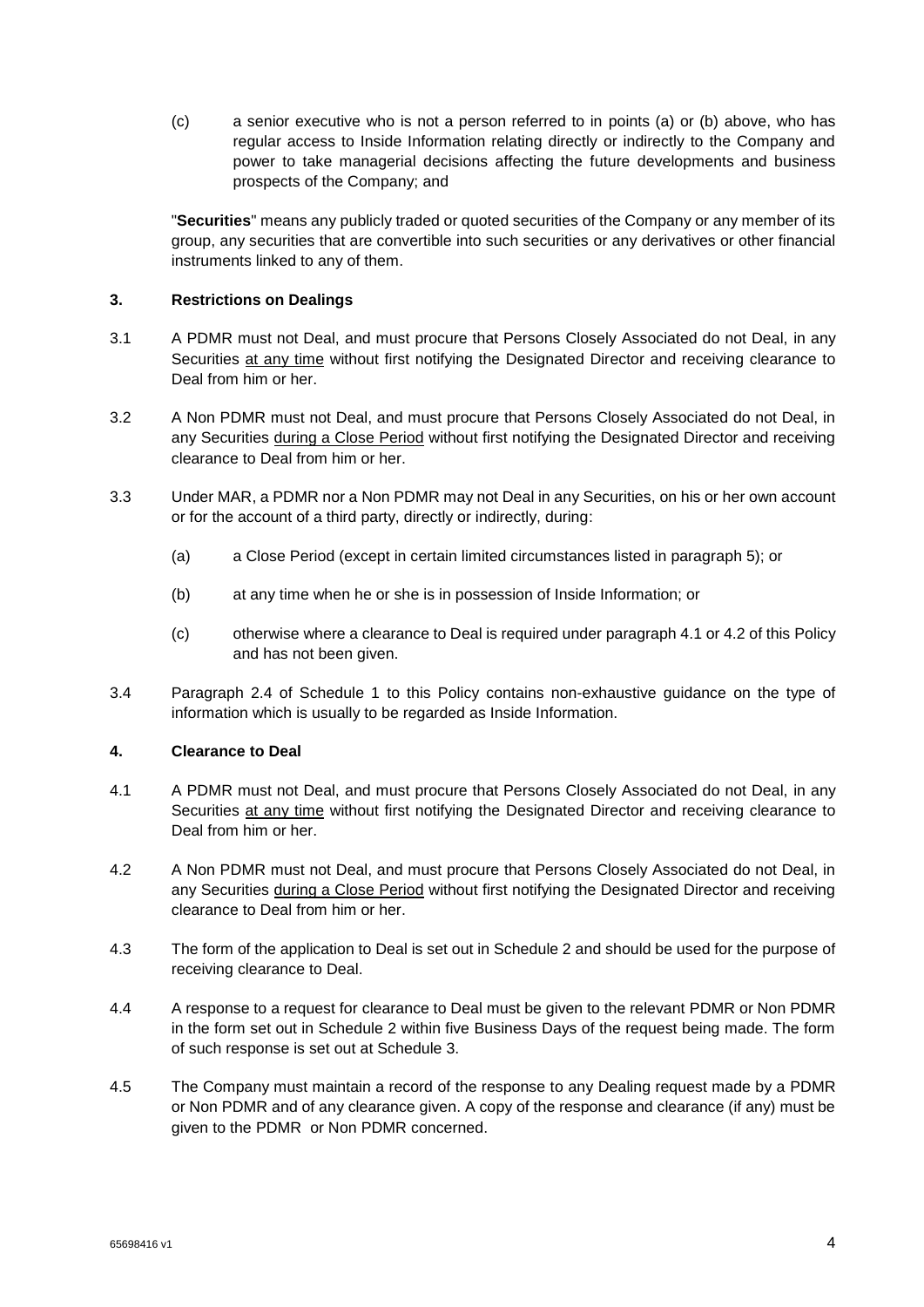- 4.6 A PDMR or Non PDMR who is given clearance to Deal, or his or her Person Closely Associated, must Deal as soon as possible and in any event within two Business Days of clearance being received.
- 4.7 The PDMR or Non PDMR must notify the Designated Director of the Dealing within 24 hours of the Dealing using the share dealing notification form in Schedule 4. Failure to do so constitutes a breach of the Policy.
- 4.8 The Board will, from time to time, appoint and remove the Designated Director(s). At any time, there will be at least one Designated Director. The Designated Director as at 3 January 2018 is David Kilgour, who can be contacted by email at [david.kilgour@driver-group.com.](mailto:david.kilgour@driver-group.com) In the event of his absence the Designated Director is Gordon Wilkinson, who can be contacted by email at gordon.wilkinson@driver-group.com. The Company Secretary keeps a list of current Designated Director(s) from time to time, which is available on request.
- 4.9 A Designated Director wishing to Deal in Securities must notify the other Designated Director(s) (or, if no other Designated Director has been appointed, the Chairman or Chief Executive Officer) and receive clearance before proceeding.
- 4.10 If for whatever reason the Designated Director appointed is not independent for a particular clearance request, provision will be made for an alternate Designated Director (or, if no other Designated Director has been appointed, the Chairman or Chief Executive Officer) to deal with the request.

#### **5. Dealings Permitted During a Close Period**

- 5.1 Dealing in exceptional circumstances extremely urgent, unforeseen and compelling reasons
	- (a) A PDMR or Non PDMR who is not in possession of Inside Information in relation to the Company, may be given clearance to Deal in some exceptional circumstances. Clearance may be given for such a person to immediately sell (but not purchase) Securities when he would otherwise be prohibited by this Policy from doing so.
	- (b) Circumstances will be considered exceptional, when they are extremely urgent, unforeseen and compelling and where their cause is external to the PDMR or Non PDMR and they have no control over them.
	- (c) When examining whether the circumstances described in the written request are exceptional, the Designated Director(s) will take into account, among other indicators, whether and to the extent to which the PDMR or Non PDMR :
		- (i) is at the moment of submitting its request facing a legally enforceable financial commitment or claim; and
		- (ii) has to fulfil, or is in a situation entered into, before the beginning of the Close Period, requiring the payment of sums to a third party (including tax liability) and cannot reasonably satisfy a financial commitment or claim by means other than immediate sale of Securities.
- 5.2 Dealing in exceptional circumstances employee schemes and other Dealings

The Designated Director may also give clearance for a PDMR or Non PDMR to Deal in the following instances: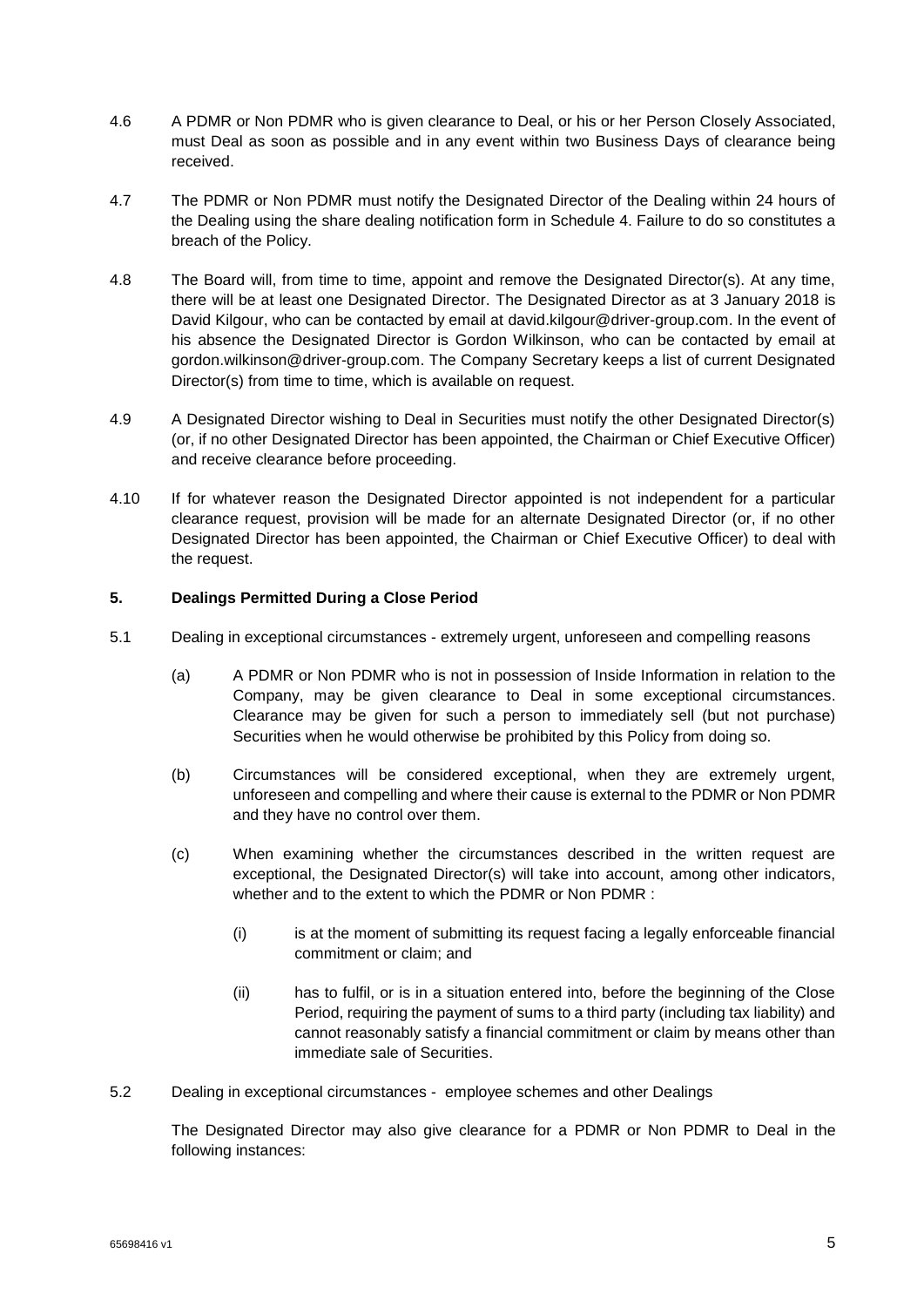- (a) where the PDMR or Non PDMR has been awarded or granted Securities under an employee scheme, provided that the following conditions are met:
	- (i) the employee scheme and its terms have been previously approved by the Company in accordance with national law and the terms of the employee scheme specify the timing of the award or the grant and the amount of the Securities awarded or granted, or the basis on which such an amount is calculated and given that no discretion can be exercised; and
	- (ii) the PDMR or Non PDMR does not have any discretion as to the acceptance of the Securities awarded or granted;
- (b) where the PDMR or Non PDMR has been awarded or granted Securities under an employee scheme that takes place in the Close Period, provided that:
	- (i) a pre-planned and organised approach is followed regarding the conditions, the periodicity, the time of the award, the group of entitled persons to whom the Securities are granted; and
	- (ii) the amount of the Securities to be awarded, the award or grant of the Securities takes place under a defined framework under which any Inside Information cannot influence the award or grant of the Securities:
- (c) where the PDMR or Non PDMR exercises options or warrants or conversion of convertible bonds assigned to him under an employee scheme when the expiration date of such options, warrants or convertible bonds falls within a Close Period, as well as sales of the Securities acquired pursuant to such exercise or conversion, provided that all of the following conditions are met:
	- (i) the PDMR or Non PDMR notifies the Directors of its choice to exercise or convert at least four months before the expiration date;
	- (ii) the decision of the PDMR or Non PDMR is irrevocable; and
	- (iii) the PDMR or Non PDMR has received the authorisation from the Directors prior to proceed;
- (d) where the PDMR or Non PDMR acquires the Securities under an employee saving scheme, provided that all of the following conditions are met:
	- (i) the PDMR or Non PDMR has entered into the scheme before the Close Period, except when it cannot enter into the scheme at another time due to the date of commencement of employment;
	- (ii) the PDMR or Non PDMR does not alter the conditions of his participation into the scheme or cancel his participation into the scheme during the Close Period; and
	- (iii) the purchase operations are clearly organised under the scheme terms and that the PDMR or Non PDMR has no right or legal possibility to alter them during the Close Period, or are planned under the scheme to intervene at a fixed date which falls in the Close Period;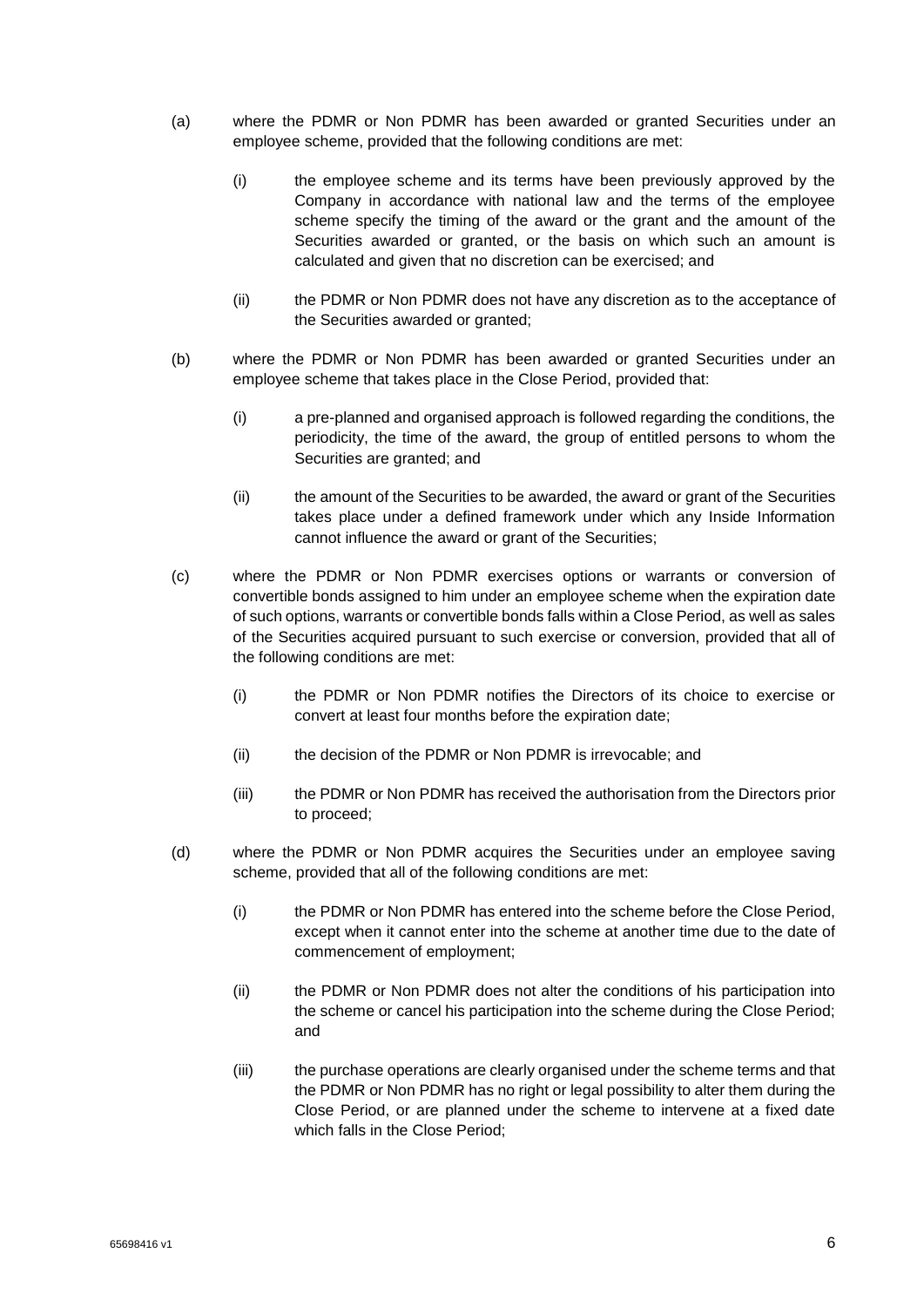- (e) where the PDMR or Non PDMR transfers or receives, directly or indirectly, Securities, provided that:
	- (i) the Securities are transferred between two accounts of the PDMR or Non PDMR ; and
	- (ii) such a transfer does not result in a change in price of the Securities.

#### **6. Dealings by Persons Closely Associated**

6.1 A PDMR or Non PDMR must seek to prohibit by or on behalf of Persons Closely Associated to the PDMR or Non PDMR any Dealings in the Securities during a Close Period, when in possession of Inside Information and otherwise when clearance is not given to a Dealing pursuant to paragraph 4 of this policy.

#### **7. Notification of Transactions**

- 7.1 PDMRs must notify:
	- (a) the FCA; and
	- (b) the Designated Director,

in writing of all Dealings by themselves and Persons Closely Associated in the Securities as soon as practicable following the Dealing (and in any event no later than three Business Days thereafter). Such notification shall be made in the form set out at Schedule 4 and, in the case of the FCA, submitted using their online form by PDMRs and Persons Closely Associated.

- 7.2 The Company will then notify a Regulatory Information Service without delay following receipt by the Company of the notification disclosing as far as possible the information specified by that notification. This will result in the transaction becoming publicly available information. The Company will then notify a Regulatory Information Service without delay following receipt by
- 7.3 A Non PDMR must notify the Designated Director, in writing of all Dealings by themselves and Persons Closely Associated in the Securities as soon as practicable following the Dealing (and in any event no later than three Business Days thereafter). Such notification shall be made in the form set out at Schedule 4.

#### **8. Breach of the Policy**

A breach of the provisions of this Policy by any person subject to it will be deemed to be a breach of that person's employment contract or letter of appointment with the Company.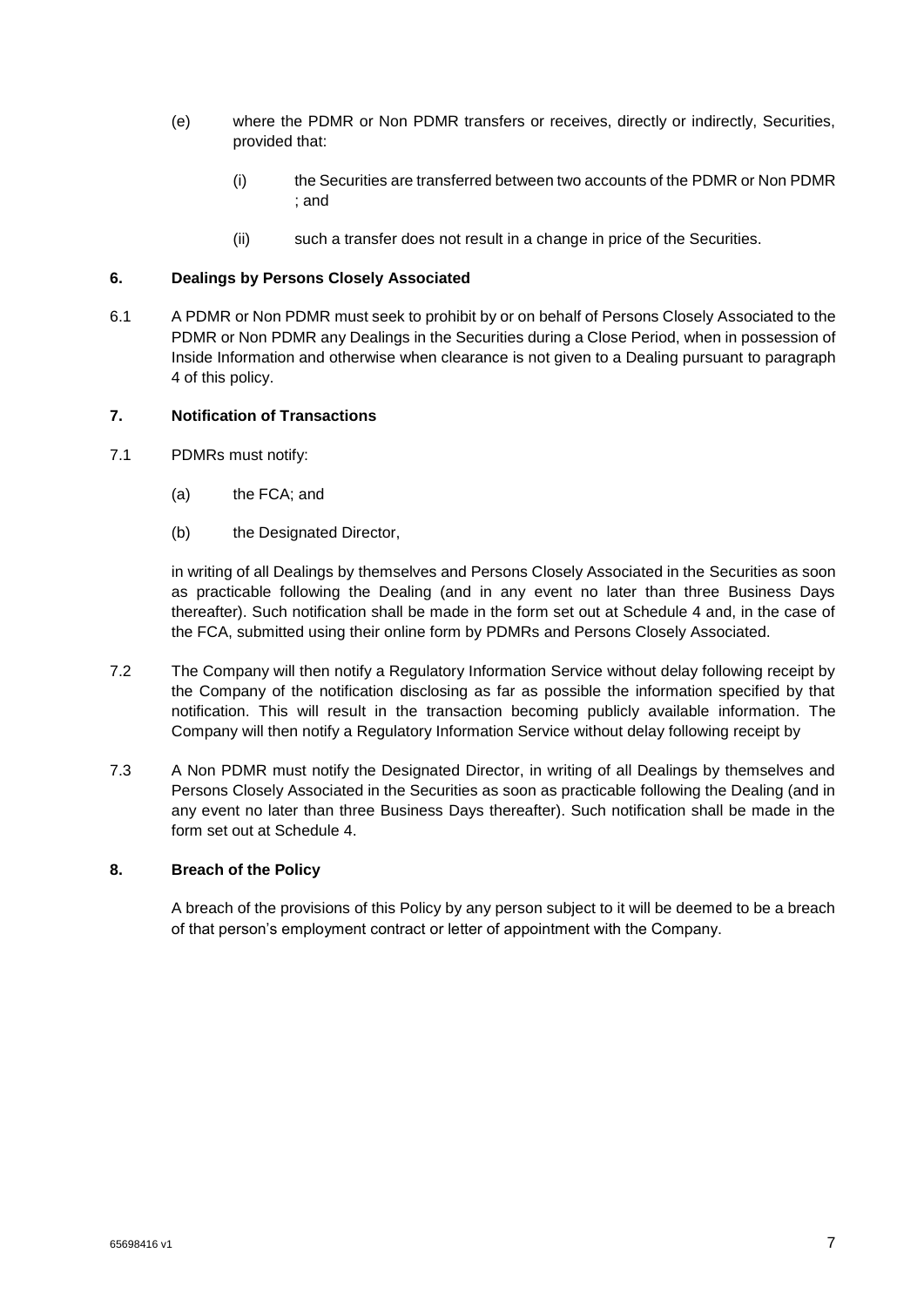Summary of the provisions of the Criminal Justice Act 1993 and the Market Abuse Regulation (596/2014/EU)

In addition to the rules set out in this Policy, there are two principal pieces of legislation that PDMRs and non PSMRs must be aware of when Dealing in both the Securities of the Company and securities in general. The CJA contains a criminal offence of insider dealing and MAR covers market abuse. A brief summary of these two pieces of legislation is set out below.

#### **1. Insider Dealing**

- 1.1 In broad terms, there are three insider dealing offences:
	- (a) dealing when in possession of inside information ("dealing");
	- (b) encouraging another person to deal when in possession of inside information ("encouraging"); and
	- (c) disclosing inside information otherwise than in the proper performance of the functions of the job ("disclosing").
- 1.2 Inside information is information which (a) is not public, (b) relates to the securities in a company, and (c) if it were publicly known would have a significant effect on the price of the shares/securities of that company. This may include information about the Company but it may also include confidential information regarding the intentions or prospects of someone the Company deals with or a competitor of the Company.
- 1.3 To commit the offence of insider dealing, the individual must know that the information is inside information and/or that it has been obtained from an inside source.
- 1.4 To commit the "dealing" offence one has to "deal" using inside information. This effectively means acquiring or disposing of shares or other securities or agreeing to acquire or dispose of them. The offence applies to shares as well as options, futures, warrants and other instruments related to the price of shares. A person also deals if they procure someone to deal for them.
- 1.5 To commit the "encouraging" offence, a person has to encourage someone else to "deal" using inside information. That person does not have to deal but the person encouraging them has to know or have reasonable cause to believe they would deal to commit the offence.
- 1.6 To commit the "disclosing" offence, a person has to disclose inside information otherwise than in proper performance of his employment, office or profession.

#### **2. Market Abuse**

Market abuse is designed to catch any behaviour which is damaging to the markets (this means most stock exchanges as well certain other markets). Market abuse, in essence, is market manipulation or information abuse. You should be aware that market abuse may be committed during "grey market" trading, that is once an application for the Company's securities to be admitted to trading has been made.

2.1 *Insider Dealing under MAR and unlawful disclosure of Inside Information*

Article 14 of MAR prohibits insider dealing and unlawful disclosure of Inside Information.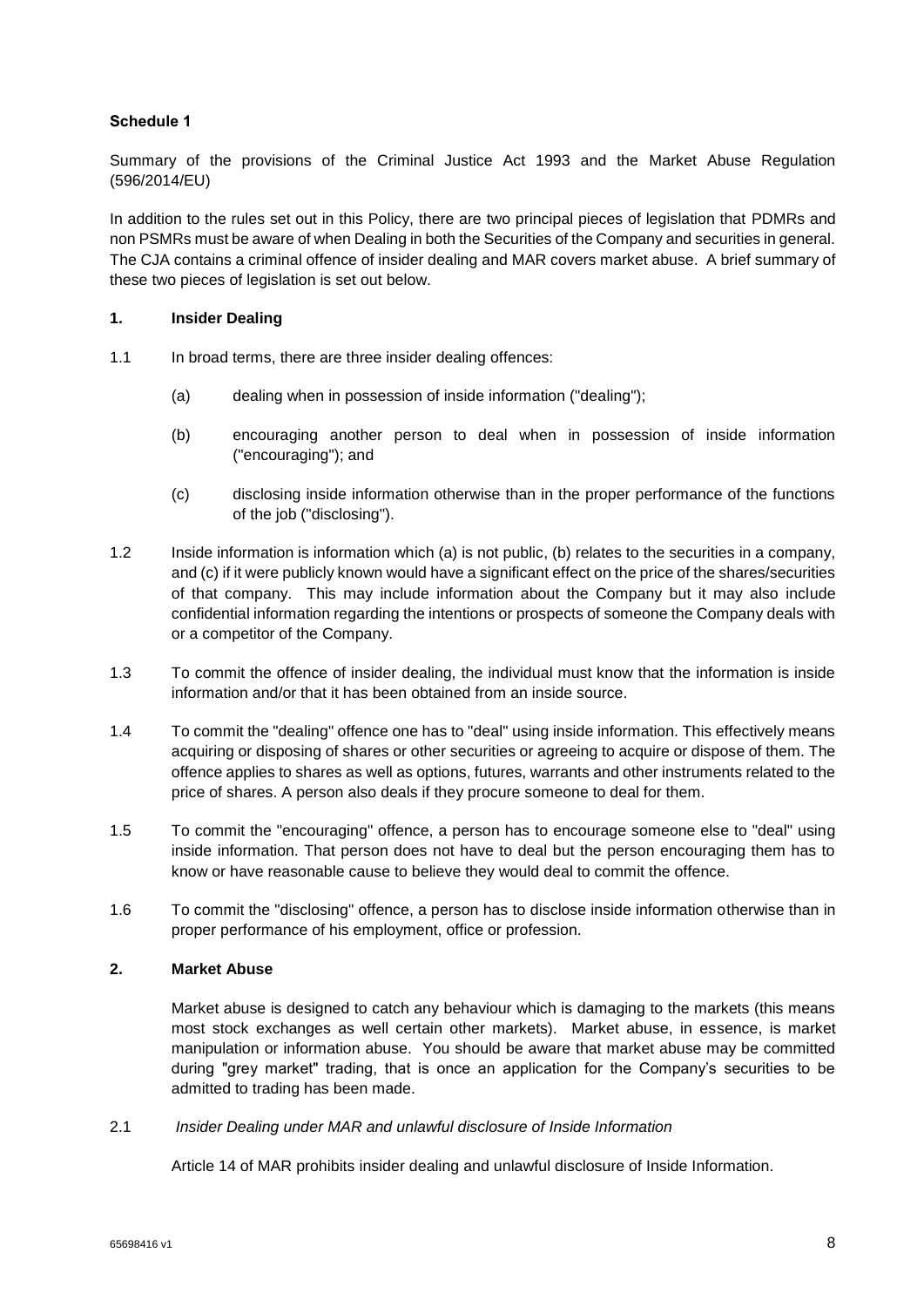The prohibitions apply to anyone who holds Inside Information as a result of being a director or shareholder, having access to the information through their employment, profession or duties or being involved in criminal activities. They also apply where the person knows or ought to know that the information is Inside Information.

Insider dealing arises where a person possesses Inside Information and uses it by acquiring or disposing of, either directly or indirectly, financial instruments to which the information relates, whether on his own account or for another person. Where someone has placed an order before obtaining Inside Information, cancelling or amending the order using that information will also amount to insider dealing.

Recommending or inducing another person to engage in insider dealing is also prohibited.

A person in possession of Inside Information must not disclose it to any other person, except where the disclosure is made in the normal exercise of an employment, profession or duties.

Passing on recommendations or inducements to engage in insider dealing, knowing the recommendation or inducement was based on Inside Information, is also prohibited.

There are specific rules governing the conduct of market soundings: that is, communications of information, prior to the announcement of a transaction, in order to gauge the interest of possible investors.

#### 2.2 *Market manipulation*

Article 15 of MAR prohibits market manipulation and attempted market manipulation. Market manipulation can be committed in a number of ways, including those described below.

A person may not enter into a transaction, place an order to trade or carry out any other behaviour that (other than for legitimate reasons and in conformity with accepted market practices on AIM accepted by the FCA):

- (a) gives, or is likely to give, false or misleading signals as to the supply of, demand for, or price of the AIM Company's shares; or
- (b) secures, or is likely to secure, the price of the AIM Company's shares at an abnormal or artificial level.

A person may not enter into a transaction, place an order to trade or carry out any other activity or behaviour which affects or is likely to affect the price of the AIM Company's shares, which employs a fictitious device or any other form of deception or contrivance.

A person may not disseminate information through the media, including the internet, or by any other means, which gives, or is likely to give, false or misleading signals as to the supply of, demand for, or price of the AIM Company's shares or secures, or is likely to secure, the price of the AIM Company's shares at an abnormal or artificial level, including the dissemination of rumours, where the person who made the dissemination knew, or ought to have known, that the information was false or misleading.

#### 2.3 *Safe harbours*

There are exemptions from the prohibitions on insider Dealing, unlawful disclosure and market manipulation for buy-back programmes and stabilisation measures where certain conditions are met.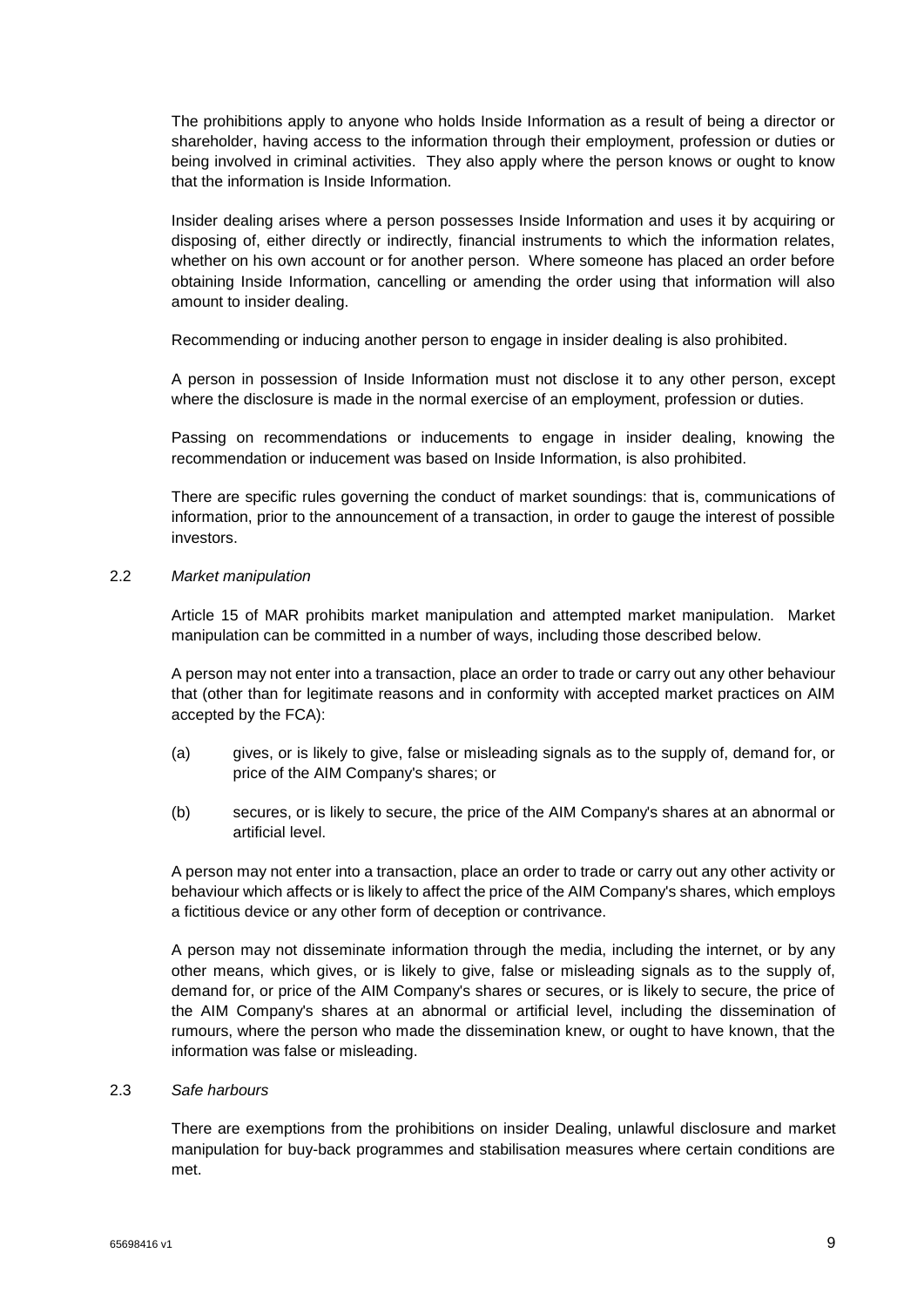In the context of public takeovers and mergers, it will not be deemed, from the mere fact that a person is in possession of Inside Information, that he has used that information and has thereby engaged in insider Dealing, where he has obtained the Inside Information in the conduct of a takeover or merger and uses it solely for the purpose of proceeding with the takeover or merger, provided that at the point of acceptance of the takeover or approval of the merger any Inside Information has been made public or otherwise ceased to be Inside Information. This does not, however, apply to stakebuilding.

2.4 *Non-exhaustive, indicative list of events that might constitute inside information*.

#### *Information directly concerning the issuer*

- (a) Changes in control and control agreements.
- (b) Changes in management and supervisory boards.
- (c) Changes in auditors or any other information related to the auditors' activity.
- (d) Operations involving the capital or the issue of debt securities or warrants to buy or subscribe for securities.
- (e) Decisions to increase or decrease share capital.
- (f) Mergers, splits and spin-offs.
- (g) Purchase or disposal of equity interests or other major assets or branches of corporate activity.
- (h) Restructurings or reorganisations that have an effect on the issuer's assets and liabilities, financial position or profits and losses.
- (i) Decisions concerning buy-back programmes or transactions in other listed financial instruments.
- (j) Changes in the class rights of the issuer's own listed shares.
- (k) Filing of petitions in bankruptcy or the issuing of orders for bankruptcy proceedings.
- (l) Legal disputes.
- (m) Revocation or cancellation of credit lines by one or more banks.
- (n) Dissolution or verification of a cause of dissolution.
- (o) Changes in asset value.
- (p) Insolvency of relevant debtors.
- (q) Reduction of real properties' values.
- (r) Physical destruction of uninsured goods.
- (s) New licences, patents or registered trademarks.
- (t) Decrease or increase in value of financial instruments in portfolio.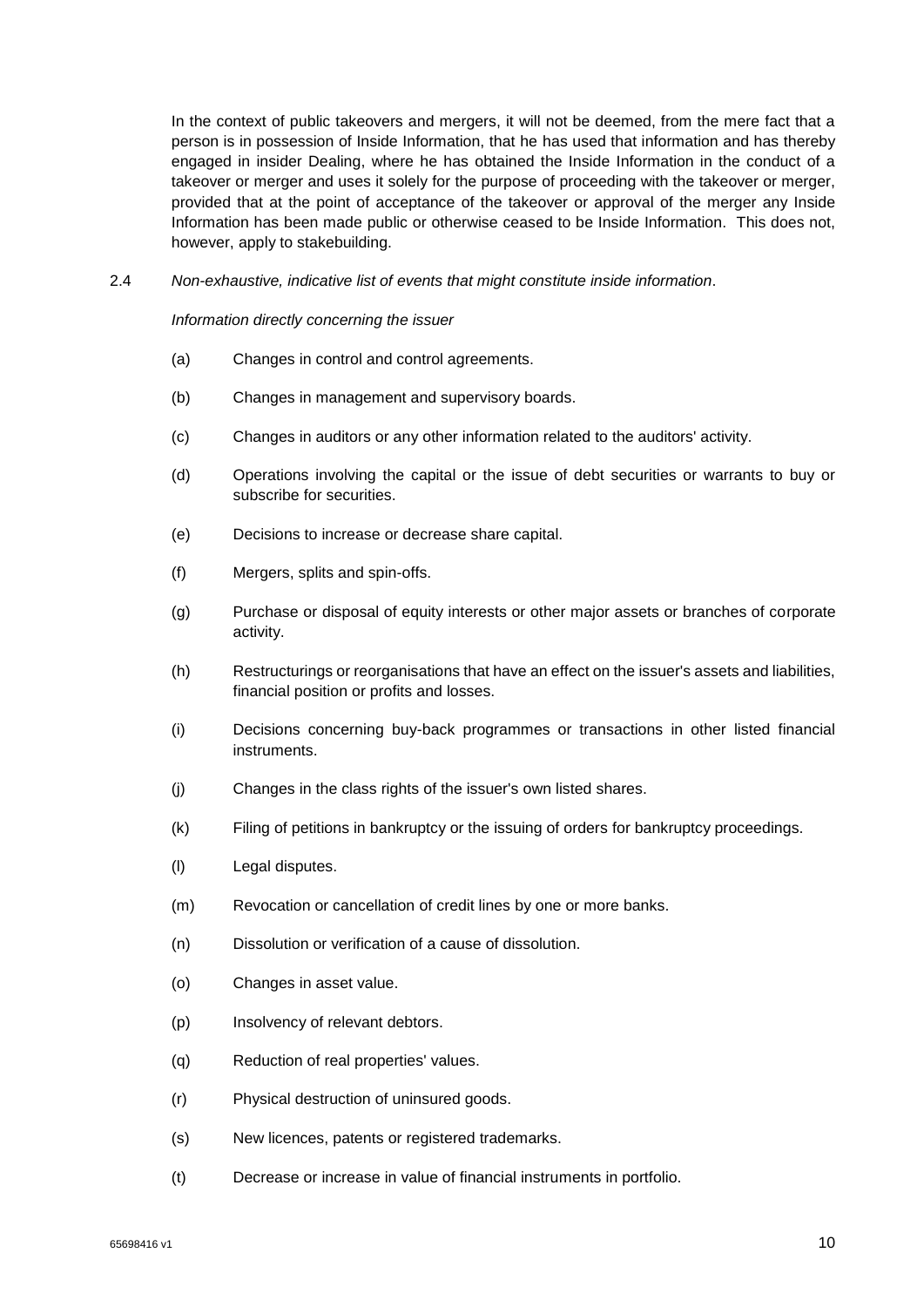- (u) Decrease in value of patents or rights or intangible assets due to market innovation.
- (v) Receiving acquisition bids for relevant assets.
- (w) Innovative products or processes.
- (x) Serious product liability or environmental damages cases.
- (y) Changes in expected earnings or losses.
- (z) Relevant orders received from customers, their cancellation or important changes.
- (aa) Withdrawal from or entering into new core business areas.
- (bb) Relevant changes in the investment policy of the issuer.
- (cc) Ex-dividend date, dividend payment date and amount of the dividend; changes in dividend policy payment.

*Information relating indirectly to issuers or financial instruments*

- (a) Data and statistics published by public institutions disseminating statistics.
- (b) The coming publication of rating agencies' reports, research, recommendations or suggestions concerning the value of listed financial instruments.
- (c) Central bank decisions concerning interest rates.
- (d) Government decisions concerning taxation, industry regulation, or debt management.
- (e) Decisions concerning changes in the governance rules of market indices.
- (f) Regulated and unregulated markets' decisions concerning rules governing the markets.
- (g) Competition and market authorities' decisions concerning listed companies.
- (h) Relevant orders by government bodies, regional or local authorities or other public organisations.
- (i) A change in trading mode (for example, information relating to knowledge that an issuer's financial instruments will be traded in another market segment, such as a change from continuous trading to auction trading) or a change of market maker or dealing conditions.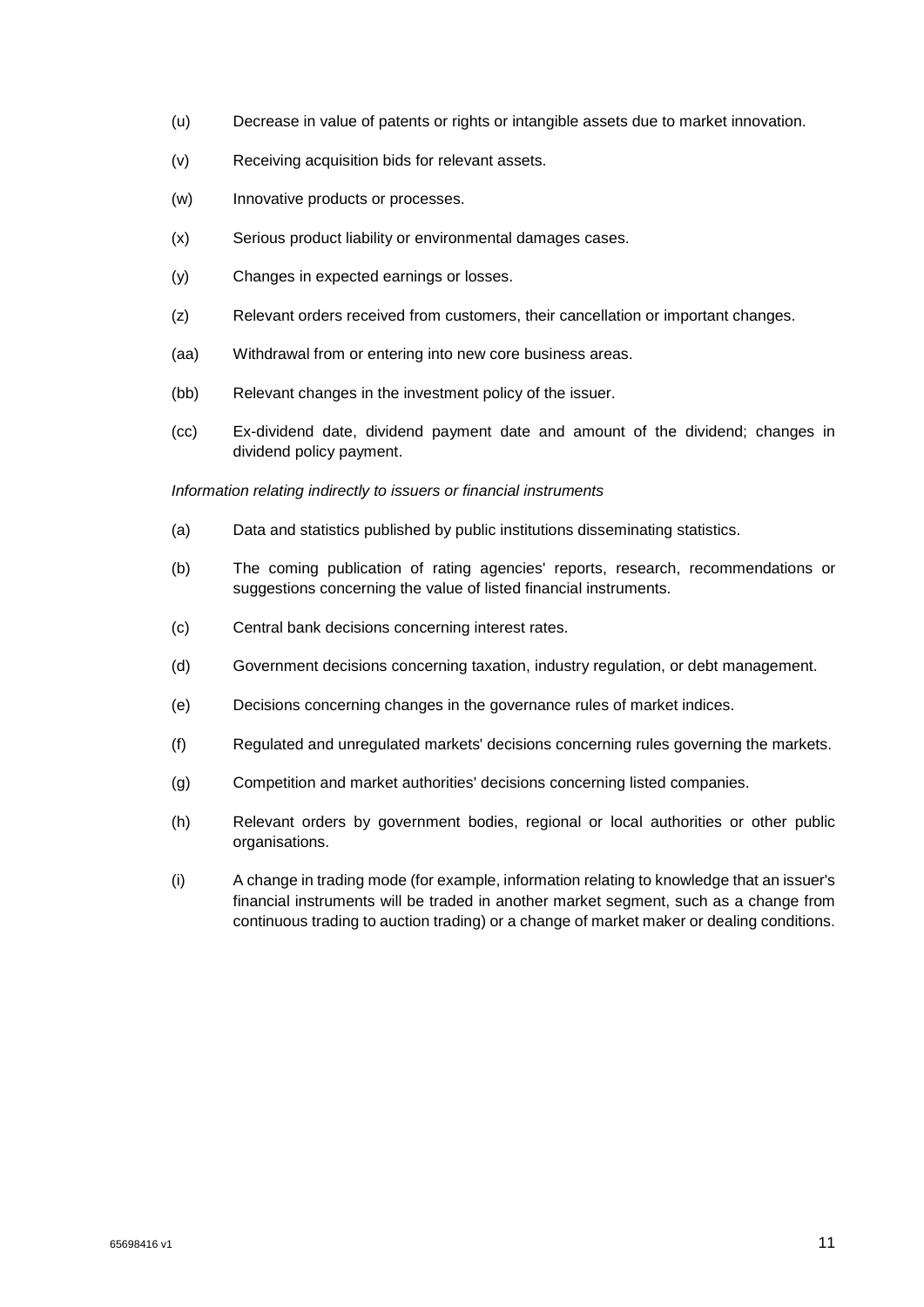Application to Deal Request Form

| <b>Personal Details</b>                                                  |                                                                                                                                                                                                                                            |  |  |  |
|--------------------------------------------------------------------------|--------------------------------------------------------------------------------------------------------------------------------------------------------------------------------------------------------------------------------------------|--|--|--|
| Name:                                                                    | Address:                                                                                                                                                                                                                                   |  |  |  |
|                                                                          |                                                                                                                                                                                                                                            |  |  |  |
| Position (e.g. director, employee, consultant):                          | Postcode:                                                                                                                                                                                                                                  |  |  |  |
| <b>Proposed Dealing</b>                                                  |                                                                                                                                                                                                                                            |  |  |  |
| Number of shares/options:                                                | Nature of transaction - (e.g. buying/selling/<br>exercise of options)                                                                                                                                                                      |  |  |  |
|                                                                          |                                                                                                                                                                                                                                            |  |  |  |
| When do you intend to Deal (assuming you<br>receive clearance to do so)? | Do you know anything about the Company or any<br>member of the group or which relates to the<br>Company or any member of the group which, if it<br>were made public, would lead to a substantial<br>movement in the Company's share price? |  |  |  |
|                                                                          |                                                                                                                                                                                                                                            |  |  |  |

If the Dealing is to be done by someone other than the above-named PDMR or Non PDMR , please give details (PDMR's or Non PDMR's spouse/children/trust/private company):

 $\_$  ,  $\_$  ,  $\_$  ,  $\_$  ,  $\_$  ,  $\_$  ,  $\_$  ,  $\_$  ,  $\_$  ,  $\_$  ,  $\_$  ,  $\_$  ,  $\_$  ,  $\_$  ,  $\_$  ,  $\_$  ,  $\_$  ,  $\_$  ,  $\_$  ,  $\_$  ,  $\_$  ,  $\_$  ,  $\_$  ,  $\_$  ,  $\_$  ,  $\_$  ,  $\_$  ,  $\_$  ,  $\_$  ,  $\_$  ,  $\_$  ,  $\_$  ,  $\_$  ,  $\_$  ,  $\_$  ,  $\_$  ,  $\_$  ,

\_\_\_\_\_\_\_\_\_\_\_\_\_\_\_\_\_\_\_\_\_\_\_\_\_\_\_\_\_\_\_\_\_\_\_\_\_\_\_\_\_\_\_\_\_\_\_\_\_\_\_\_\_\_\_\_\_\_\_\_\_\_\_\_\_\_\_\_\_\_\_\_\_\_\_\_\_\_\_\_\_\_\_\_

You must disclose to one of the Designated Director(s) any additional material facts which may affect the decision as to whether the Dealing should be permitted or not.

 $\mathsf{I}$   $\hspace{0.2cm}$   $\hspace{0.2cm}$   $\hspace{0.2cm}$   $\hspace{0.2cm}$  of  $\hspace{0.2cm}$   $\hspace{0.2cm}$   $\hspace{0.2cm}$   $\hspace{0.2cm}$ 

declare that the information above is true and that I have read the rules as set out in the Policy. I will inform promptly the Designated Director(s) if there is a change in any of the above circumstances. If the Dealing is approved, I will instruct a broker to carry out the transaction as soon as possible and in any event within two Business Days of clearance being received and will immediately notify the Designated Director(s) in writing when the Dealing has been effected.

Signature \_\_\_\_\_\_\_\_\_\_\_\_\_\_\_\_\_\_\_\_\_\_\_\_\_\_\_\_\_\_ Date: \_\_\_\_\_\_\_\_\_\_\_\_\_\_\_\_\_\_\_\_\_\_\_\_\_\_\_\_\_\_

**ON COMPLETION, THIS FORM IS TO BE HANDED TO A DESIGNATED DIRECTOR**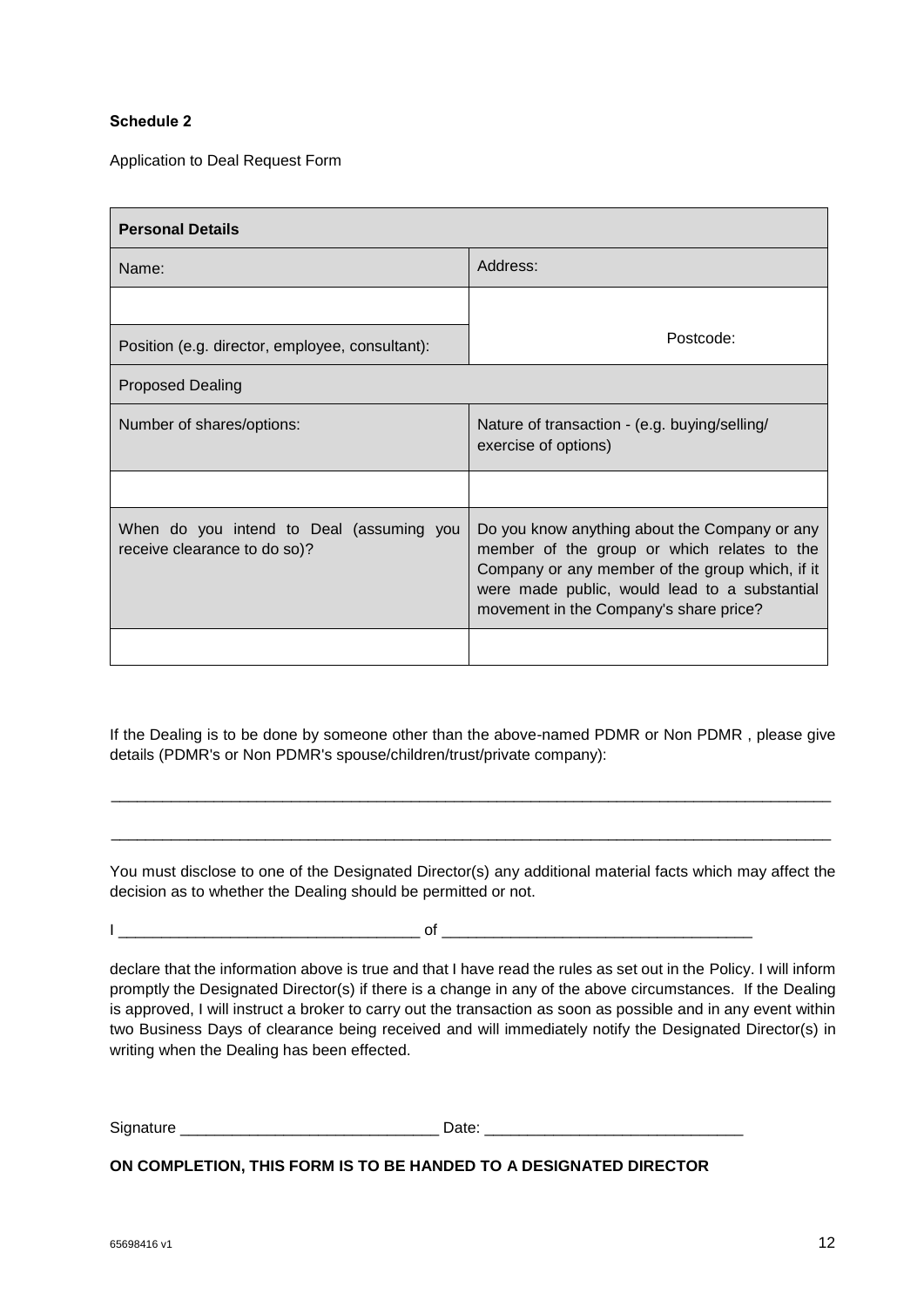Request authorised/refused\* by \_\_\_\_\_\_\_\_\_\_\_\_\_\_\_\_\_\_\_\_\_\_\_\_\_\_\_ Date: \_\_\_\_\_\_\_\_\_\_\_\_\_\_

(\*Delete whichever is not applicable)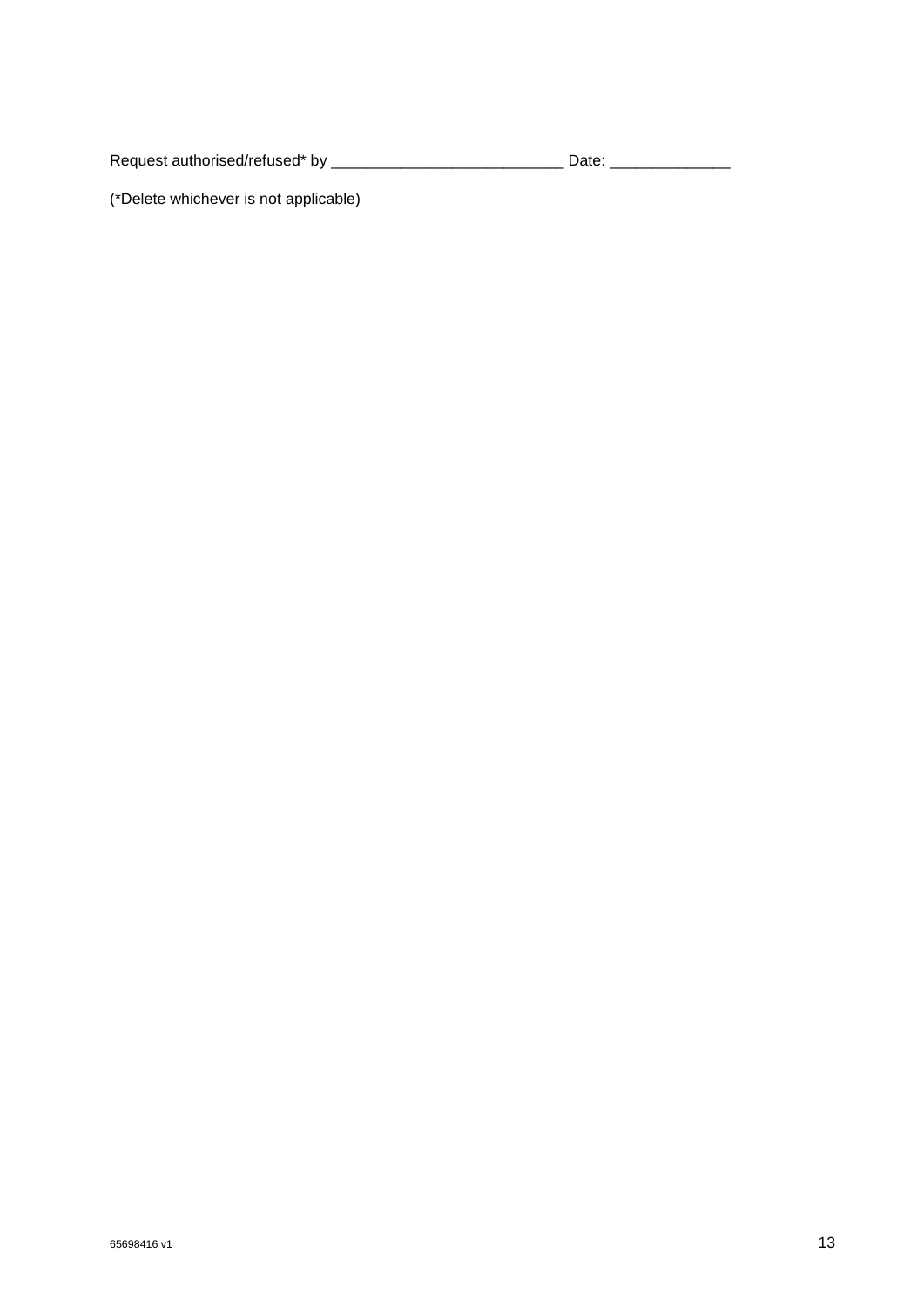Acknowledgement and Response

I hereby acknowledge receipt of the above Application to Deal and confirm that a copy of such will be maintained in the Company's records, along with this Acknowledgement.

I confirm clearance to Deal / I refuse permission to Deal (delete as appropriate).

Any clearance given may be retracted at any time prior to Dealing.

Upon receipt of any clearance to Deal, you must Deal as soon as possible and in any event, within 24 hours of receipt of this Acknowledgement. Such receipt is deemed to have taken place on the date written below.

Signed ……………………………………………….. Date ………………...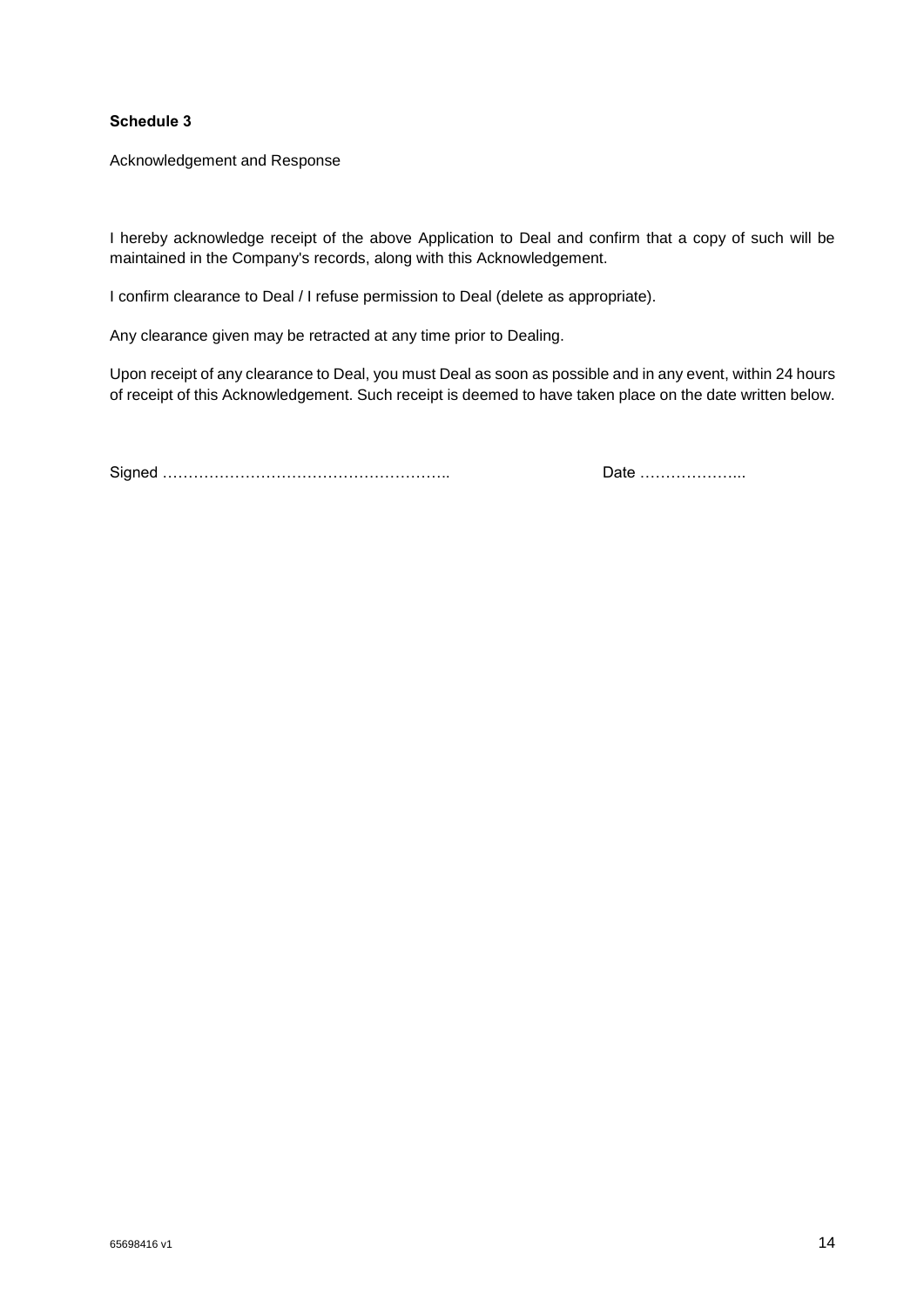Notification of Dealings in the Securities by PDMRs

The notification should be emailed to the FCA and the Designated Director(s) to be received as soon as is practicable (and no later than three business days) after the Dealing.

The form of dealing notification is prescribed by the FCA and can be found here:

<https://www.fca.org.uk/your-fca/documents/forms/pdmr-notification-form>

Below is some guidance on completing the form:

| Full name of person Dealing                                    |                                                                                                                                                                                |
|----------------------------------------------------------------|--------------------------------------------------------------------------------------------------------------------------------------------------------------------------------|
| Position/status                                                | [For PDMRs: the position occupied within the<br>issuer should be indicated e.g. CEO, CFO.]                                                                                     |
|                                                                | [For persons closely associated,                                                                                                                                               |
|                                                                | Аn<br>indication<br>that<br>the<br>notification concerns a Person Closely Associated<br>with a relevant person;                                                                |
|                                                                | Name and position of the<br>relevant person]                                                                                                                                   |
| Initial notification/ Amendment                                | [Indication that this is an initial notification or an<br>amendment to prior notifications. In case of<br>amendment, explain the error that this notification<br>is amending.] |
| Name of entity                                                 | [Full name of the entity.]                                                                                                                                                     |
| Legal Entity Identifier code                                   | [Legal Entity Identifier code in accordance with<br>ISO 1744 LEI code.]                                                                                                        |
| Description of the financial instrument, type of<br>instrument | $\overline{I}$<br>Indication as to the nature of the instrument:                                                                                                               |
|                                                                | a share, a debt instrument, a derivative or<br>a financial instrument linked to a share or a debt<br>instrument]                                                               |
| Identification code                                            | [e.g. ISIN]                                                                                                                                                                    |
| Nature of the transaction                                      | [Please refer to (a)-(s) of the definition of "Deal"<br>within the Company's Dealing Policy]                                                                                   |
| Number of shares acquired or disposed of                       |                                                                                                                                                                                |
| Name in which acquired shares to be registered                 |                                                                                                                                                                                |
| Price (per share)                                              |                                                                                                                                                                                |